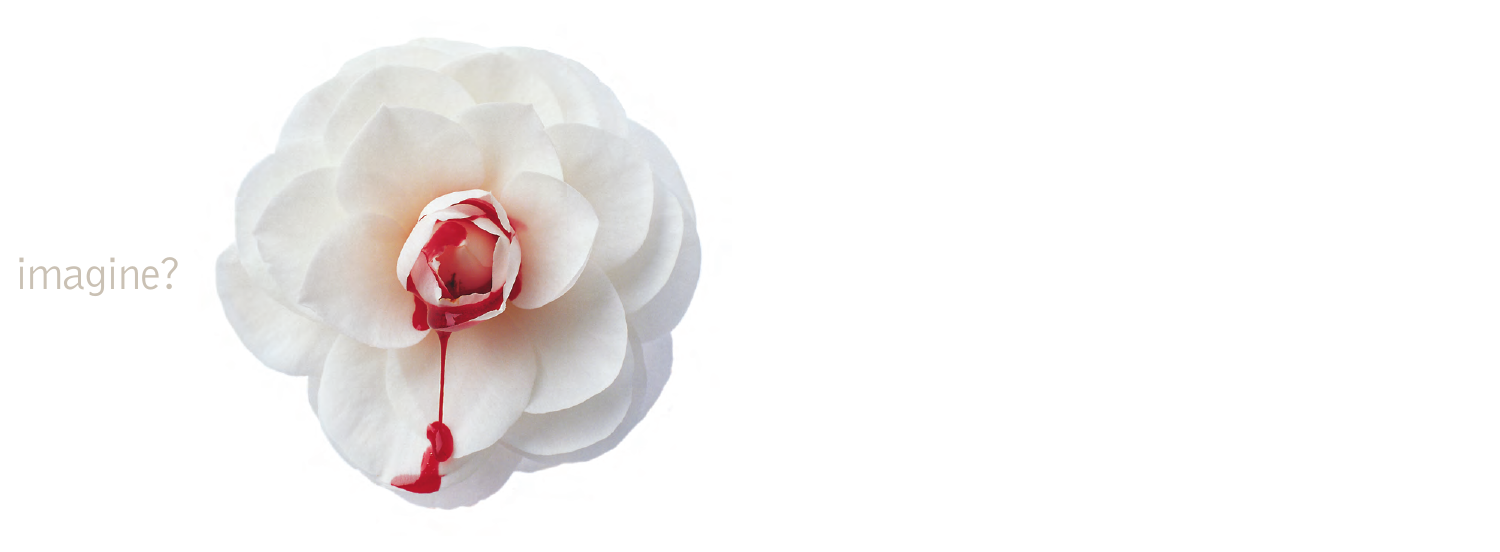



Pictures can often distil meaning more effectively than words, expressing complex ideas and propositions with great visual simplicity. We think of this process as finding the essence of the idea, and when successful, the result is much more than descriptive, it is iconic. Our art directors and designers are all imagineers and visual magicians, and we've always championed the work of Australian photographers and illustrators, working with them to create unique icons that express the essence of the client's product or service.

The gallery of images opposite shows some of the work done since 1995.

## icon ography

E

**Photographers and illustrators:** 1, 3, 9, 14, 18: **Ray Clarke** 2: **Brendan Read**  4, 10, 13, 17 and main image: **Annabel Moeller** 5, 8, 12 and preceding page: **Philip Le Mesurier**  6: **Andrew Medhurst** 7, 11: **Kerry Wilson** 11: **Jeremy Parkes, styling Brett Chamberlain** 16: **Peter Brew-Bevan** 19: **Wendy McDougall** 

**Art directors:** Andrew Medhurst, Stephen Goddard, David Corbet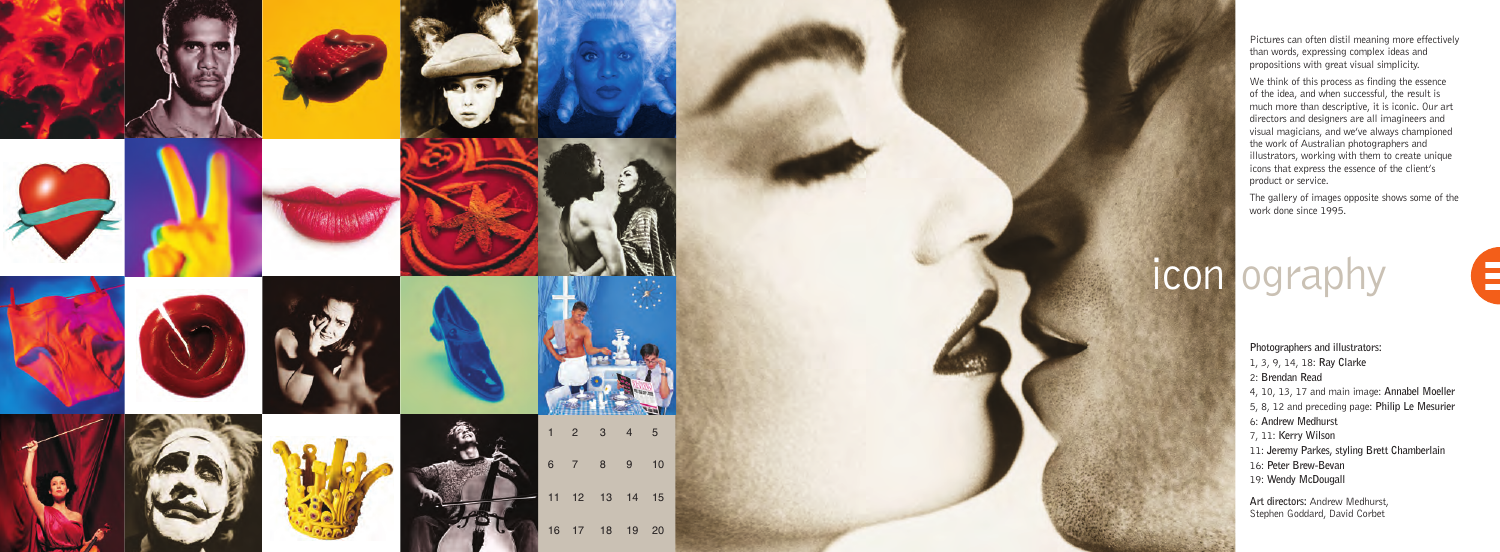

The death of print has been confidently predicted ever since the advent of moving pictures over a century ago. Photography, cinema, radio, television, audiotape, video, the internet, CDs, talking books, DVD, virtual reality … as each of these new technologies has gained acceptance, it becomes apparent that no communication medium ever really dies, it just changes its role.

The desktop revolution in the 1980s gave rise to the most astonishing explosion of publishing the world has ever seen. From church newsletters to encyclopædias, the traditional skills of typesetting, layout and print reprographics were changed forever by what has been described as the most perfect software solution of the 20th century – Adobe's Postscript® language.



There were those that saw the possibilities and embraced the change, and those who resisted; those who saw it as an opportunity to explore a new language, and those who saw it as merely a tool. And then there were those who thought that the old rules, evolved in the centuries since Gutenberg, were no longer relevant.

The key to great print design, we believe, lies in combining an in-depth understanding of the printer's and paper maker's traditional skills with the new possibilities of the digital revolution.

The printed page is very much alive and well.

Designers, left to right: Stephen Goddard, David Corbet with Ken and Camilla Done, Andrew Medhurst, Elon Dell, El Perkin.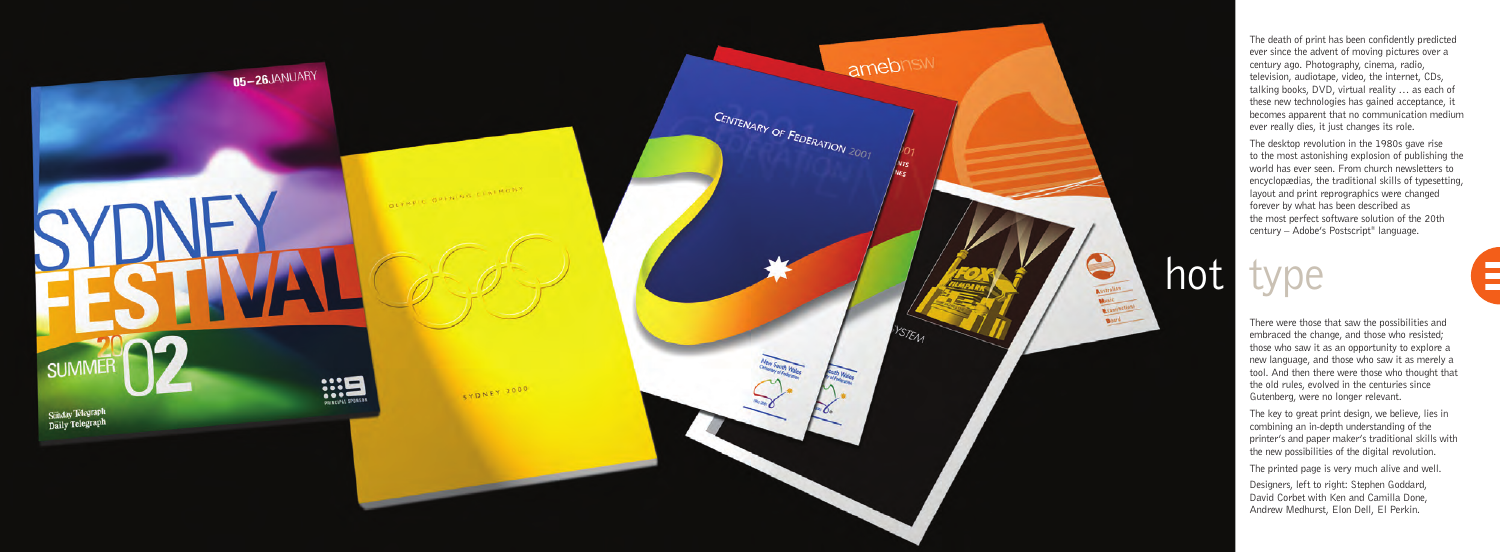



5







As internet bandwidth widens, and DVD technology gains acceptance, a new digital desktop revolution is going on.

We've always been dedicated to 'full-screen, fullmotion', whether that be for television, cinema or large outdoor events.

Ranging from screen identities, festival launches and corporate presentations to television program idents, titles and commercials, this is where motion picture footage, sound, graphic design and digital effects all come together. Variously described as broadcast design, titles design, effects design or motion graphics design, these projects involve in-house scripting, videography, non-linear editing, audio editing and online compositing.



1. Screen identity – ABC Heywire, 1999-2001 2. TV program titles – Losing Layla, ABC, 2001 3. Series titles design – Afrika, Cape Town to Cairo, Firelight Productions for ABC, 1999 4. Cinema identity – OutFM, 1999 5. Interactive CD – Ray Clarke Photography, 2001 6. Screen identity – SPAA Fringe, 1999 7. 30" TVC – Musica Viva, 1998 8-9. 30" TVCs, Olympic Arts, 2000 10. Screen identity, BMG Dance Machine, 2000 11. TV program titles – SG&L Mardi Gras, 1998 12. Screen identity – Advance Bank, 1996 13. 30" TVC – Opera Australia, 1997 Designers: David Corbet, Andrew Medhurst, Tim Richter, Morgan @ 12degrees















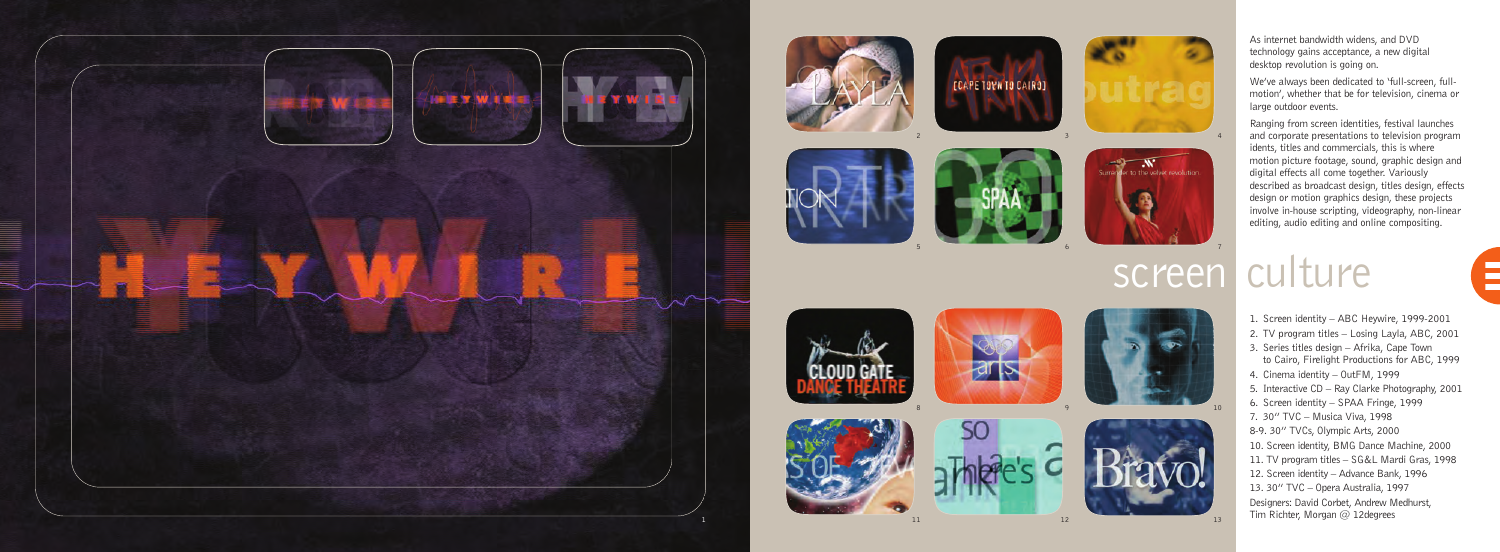





**Far left: Street banner for Chinese New Year Festival 2000** Our response to the millennial 'Year of the Dragon' for the City of Sydney was based on calligraphy by Sophie Arab, with art direction by Andrew Medhurst

**Left and above: City dressing for NSW Centenary of Federation 2001** The challenge of creating a celebratory feel for the Centenary Year was met by Andrew Medhurst with these fresh and vibrant street banners,<br>based on the Federation ribbon logo.



Dlympic Arts Festival







**JC Decaux street furniture campaign, week two.**

Dance, opera, music, theatre, exhibitions, film,<br>special events. Six weeks, over 100 events. Twelve months of lead up. A campaign including television, radio, cinema, magazines, press, outdoor, transit, direct mail, online, city dressing, venue signage, printed collateral – a truly massive undertaking.

Flogging the arts while the entire world was doing a song and dance about sport was no mean feat. This was a campaign that needed to streak through the streets and homes of a city caught in Olympic fever. And it did. Where previous Olympic festivals failed to attract and excite patrons, the Sydney 2000 Olympic Arts Festival packed a powerful punch, cutting through an overcrowded



marketplace to deliver a message that was as endearing as it was effective.

Outdoors, our task was to make the streets of Sydney come alive – using every flagpole from Circular Quay to Centennial Park, billboard supersites in the city and on the freeways, on buses and in railway stations, 400 JC Decaux sites in the CBD and an equal number in the suburbs, signage at all arts venues from theatres to galleries, including all sites at the Sydney Opera House.

The design team consisted of David Corbet, Andrew Medhurst, Elon Dell and Bryce Tuckwell. Copywriter was Sinead Roarty, and Project Manager was Olivia Schmid. Photography courtesy SOCOG/companies.



**Supersite, Kings Cross**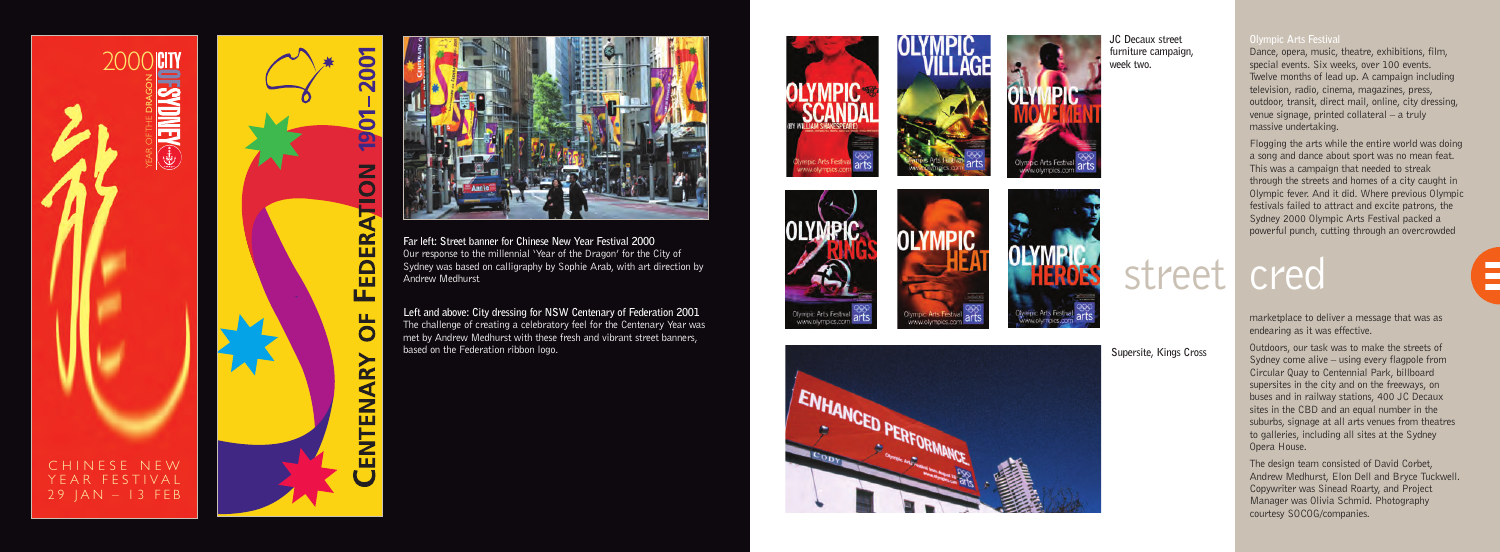The words 'brand' and 'branding' may be the most abused in the world of marketing and advertising. It's interesting that they originally meant unique marks burned into livestock to distinguish their ownership.

'Signs and symbols rule the world, not words, nor laws'

– Confucius

Nowadays, there are two common usages which superficially mean much the same thing, but imply a very different status: a brand (as in 'a brand of washing powder') and the Brand (as in 'building The OMO Brand'), which can refer to a product range, a corporation, a cause, a political

party or an individual (think of Madonna). The first is merely descriptive, the second implies a whole perceived value system based on the total 'positioning' through advertising, promotion, packaging, point of sale, and cultural ambience (ie associations with coolness, sporting prowess, transgression etc).

Our work, as visual communicators, is usually about the positioning of The Brand through design, imaging and product packaging, and we refer to this wholistic activity as Brand Identity, which is often, but not always, distinct from Corporate Identity. Very often the Brand is also a brand, as in Kelly Marque (right) and Logan Wines (far right), where the physical bottle on the shelf is the primary expression of the brand's visual identity.







A logo, logotype, emblem, marque or insignia is often the most common visual manifestation of corporate or brand identity, and as with individuals, a graphic personality can be boring, vivacious, austere, informal, serious, witty, whimsical, quirky, reassuring, distinguished, traditional, irreverent, brilliant … There are many benchmarks for what constitutes a good logo, and obviously its 'logobility' – graphic strength, recognisabilty, legibility and clarity are among these.

### logo bility

Personality, the degree to which a logo expresses the unique qualities of an organisation, is of equal importance.

The marque created for Logan Wines, a grapestained footprint, is also the corporate logo of the organisation, and the most prominent element of its packaged brand identity.

The Logan footprint has appeared in many colour combinations over the years, and remains a memorable and effective identity in a crowded marketplace.

Designer/Illustrator: Andrew Medhurst